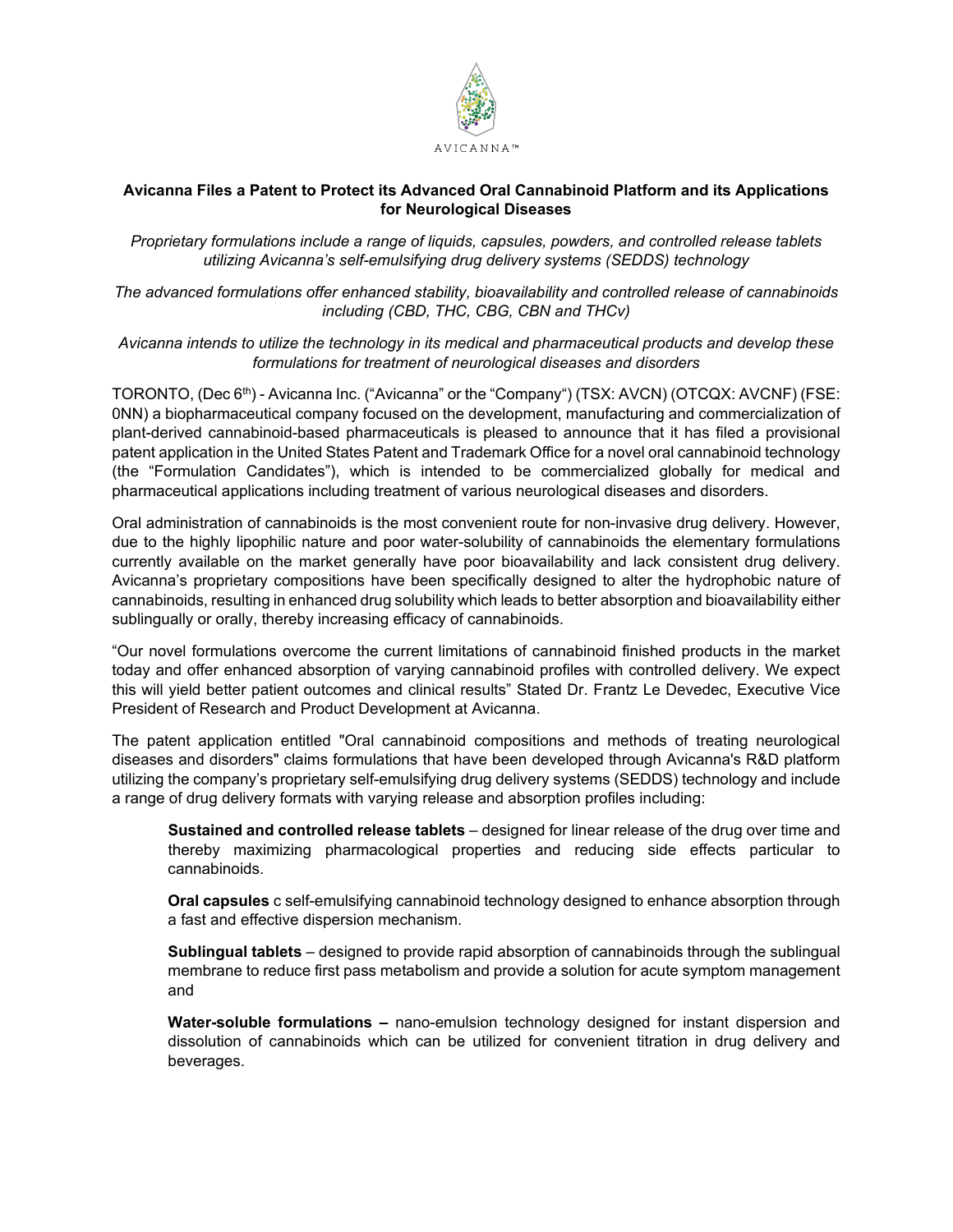

"This patent submission is another example of our drug delivery platforms used to develop industry leading products as we continue to innovate and lead the path with advanced, standardized and evidenced based cannabinoid solutions. We are optimistic about the potential of these formulations across several of our commercial and clinical platforms globally", stated Aras Azadian, Chief Executive Officer of Avicanna.

Avicanna intends to conduct further pre-clinical studies in the coming months in order to formalize this provisional application and will incorporate the technology into its clinical pipeline in 2022. If granted, this patent application will provide Avicanna with protection on the use of the Formulation Candidates for neurological diseases, alone or in combination with other therapies.

# **About Avicanna**

Avicanna is a Canadian commercial-stage biopharmaceutical company established in cannabinoid research, development, and evidence-based products for the global consumer, as well as medical and pharmaceutical market segments. In leading global cannabinoid advancements, Avicanna conducts most of its research in Canada at its R&D headquarters in the Johnson & Johnson Innovation Centre, JLABS @ Toronto, located in the MaRS Discovery District. The company actively collaborates with leading Canadian academic and medical institutions. Avicanna has established an industry-leading scientific platform including advanced R&D and clinical development which has led to the commercialization of over twenty products across four main market segments:

- Medical Cannabis & Wellness Products: Marketed under the RHO Phyto™ brand, or Magisterial Preparations, these medical and wellness products are an advanced line of pharmaceutical-grade cannabis products containing varying ratios of cannabidiol ("CBD") and tetrahydrocannabinol ("THC"). The product portfolio contains a full formulary of products including oral, sublingual, topical, and transdermal deliveries that have controlled dosing, enhanced absorption and stability studies supported by pre-clinical data. The advanced formulary is marketed with consumer, patient and medical community education and training. Avicanna's medical and wellness product portfolio also forms the foundation of the Company's pharmaceutical pipeline with the contribution of the formulations that form the basis of the products as well as the data generated from sales and participation of the products in real world evidence studies.
- CBD Derma-Cosmetic Products: Marketed under the Pura H&W™ or Pura Earth™ brands, these registered, clinically tested, derma-cosmetic products include a portfolio of functional CBD topical products.
- Pharmaceutical Pipeline: Leveraging Avicanna's scientific platform, vertical integration, and realworld evidence, Avicanna has created a pipeline of patent-pending drug candidates which are indication-specific and in various stages of clinical development and commercialization. These cannabinoid-based drug candidates provide solutions for unmet medical needs in the areas of dermatology, chronic pain, and various neurological disorders. Avicanna's first pharmaceutical preparation (Trunerox) is in the drug registration stage in South America.
- Cannabis Raw Materials, Seeds, and Bulk Formulations: Marketed under the Aureus™ brand, the Company's raw material business has successfully completed sales to 11 countries. Aureus offers cannabis dried flower, standardized seeds, full spectrum extracts, and cannabinoid distillates, isolated cannabinoids (CBD, THC, cannabigerol ("CBG") and other rare cannabinoids), and bulk formulations derived from hemp and cannabis cultivars through its sustainable, economical, and industrial-scale subsidiaries based in Colombia. The majority of the Aureus products are produced at Santa Marta Golden Hemp S.A.S. ("SMGH"), the Company's majority-owned subsidiary, which is also Good Agricultural and Collection Practices ("GACP") certified and has United States Department of Agriculture ("USDA") National Organic Program certification for its hemp cultivar.